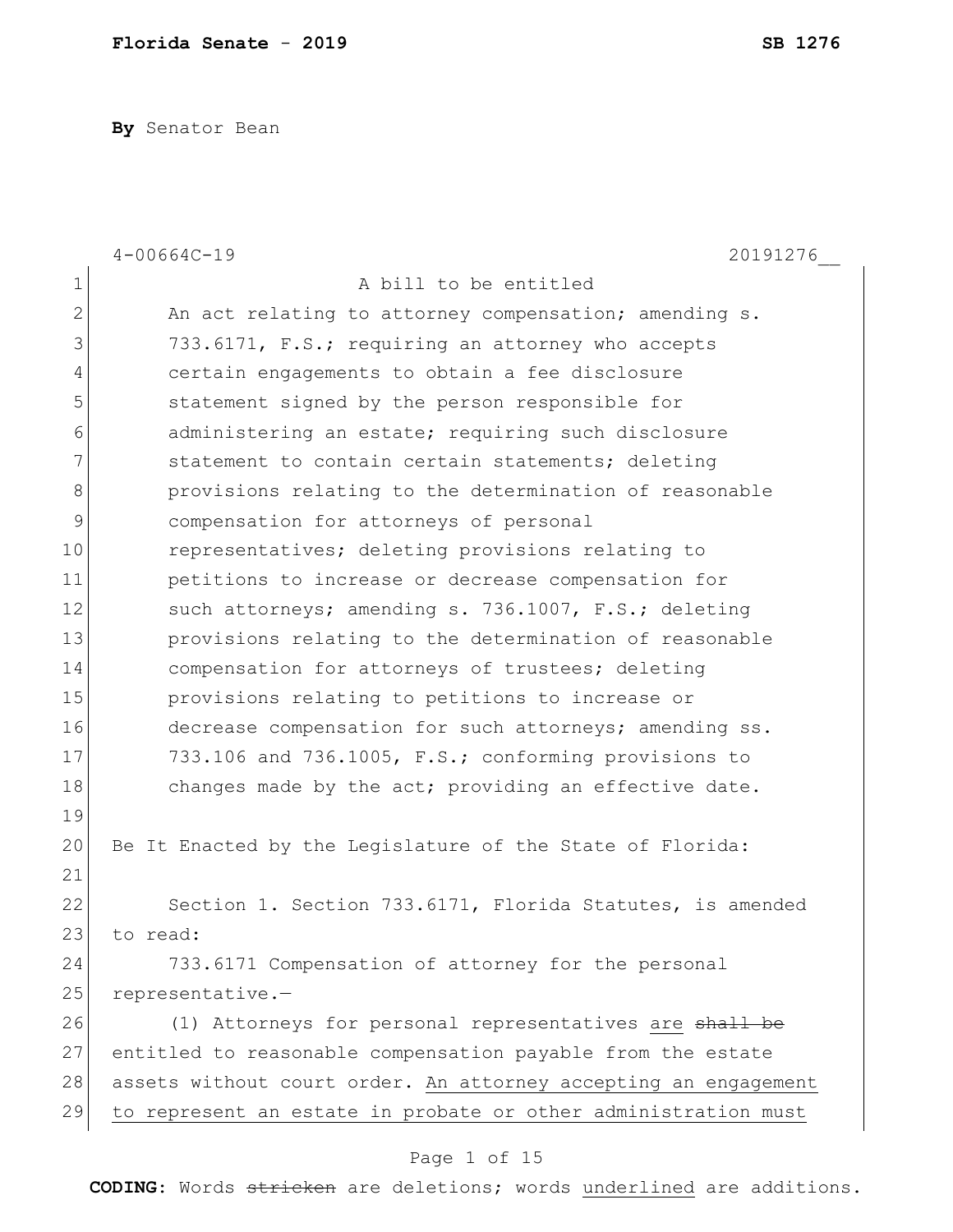|    | $4 - 00664C - 19$<br>20191276                                    |
|----|------------------------------------------------------------------|
| 30 | obtain a fee disclosure statement signed by the person           |
| 31 | responsible for administering the estate. Such statement must    |
| 32 | specify all of the following:                                    |
| 33 | (a) The attorney fee for representing the estate in probate      |
| 34 | matters is not set by law and is not required to be based on the |
| 35 | size of the estate.                                              |
| 36 | (b) The fee is subject to negotiation between the personal       |
| 37 | representative and the attorney.                                 |
| 38 | (c) The selection of the attorney to represent the estate        |
| 39 | is at the discretion of the personal representative and the      |
| 40 | personal representative is not required to select the attorney   |
| 41 | who drafted the will.                                            |
| 42 | (2) The attorney, the personal representative, and persons       |
| 43 | bearing the impact of the compensation may agree to compensation |
| 44 | determined in a different manner than provided in this section.  |
| 45 | Compensation may also be determined in a different manner than   |
| 46 | provided in this section if the manner is disclosed to the       |
| 47 | parties bearing the impact of the compensation and if no         |
| 48 | objection is made as provided for in the Florida Probate Rules.  |
| 49 | (3) Compensation for ordinary services of attorneys in           |
| 50 | formal estate administration is presumed to be reasonable if     |
| 51 | based on the compensable value of the estate, which is the       |
| 52 | inventory value of the probate estate assets and the income      |
| 53 | earned by the estate during the administration as provided in    |
| 54 | the following schedule:                                          |
| 55 | (a) One thousand five hundred dollars for estates having a       |
| 56 | value of \$40,000 or less.                                       |
| 57 | (b) An additional \$750 for estates having a value of more       |
| 58 | than \$40,000 and not exceeding \$70,000.                        |
|    |                                                                  |

## Page 2 of 15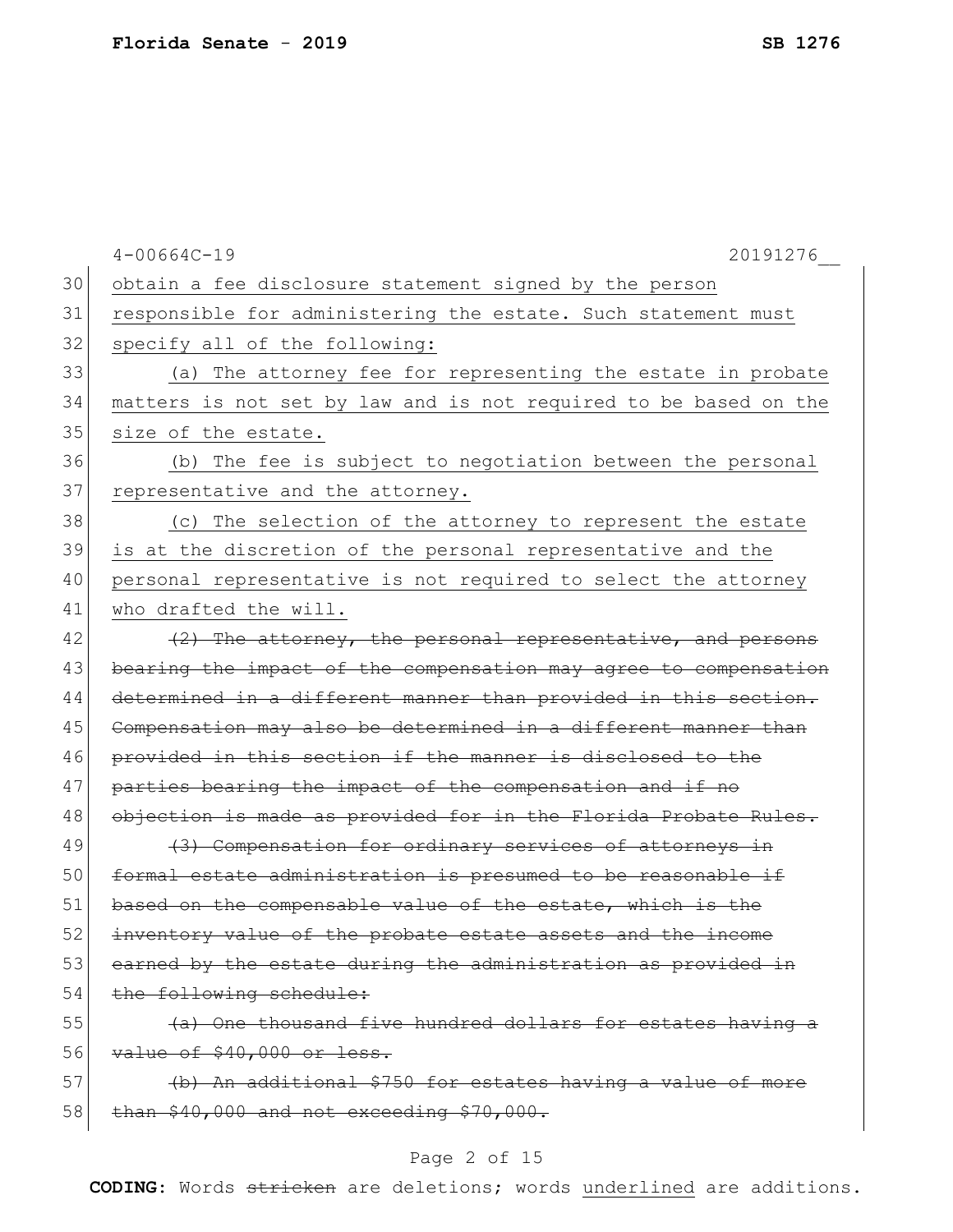|    | $4 - 00664C - 19$<br>20191276                                    |
|----|------------------------------------------------------------------|
| 59 | (c) An additional \$750 for estates having a value of more       |
| 60 | than \$70,000 and not exceeding \$100,000.                       |
| 61 | (d) For estates having a value in excess of \$100,000, at        |
| 62 | the rate of 3 percent on the next \$900,000.                     |
| 63 | (e) At the rate of 2.5 percent for all above \$1 million and     |
| 64 | not exceeding \$3 million.                                       |
| 65 | (f) At the rate of 2 percent for all above \$3 million and       |
| 66 | not exceeding \$5 million.                                       |
| 67 | $(q)$ At the rate of 1.5 percent for all above \$5 million and   |
| 68 | not exceeding \$10 million.                                      |
| 69 | (h) At the rate of 1 percent for all above \$10 million.         |
| 70 | (4) In addition to fees for ordinary services, the attorney      |
| 71 | for the personal representative shall be allowed further         |
| 72 | reasonable compensation for any extraordinary service. What is   |
| 73 | an extraordinary service may vary depending on many factors,     |
| 74 | including the size of the estate. Extraordinary services may     |
| 75 | include, but are not limited to:                                 |
| 76 | (a) Involvement in a will contest, will construction, a          |
| 77 | proceeding for determination of beneficiaries, a contested       |
| 78 | elaim, elective share proceeding, apportionment of estate taxes, |
| 79 | or any adversarial proceeding or litigation by or against the    |
| 80 | estate.                                                          |
| 81 | (b) Representation of the personal representative in audit       |
| 82 | or any proceeding for adjustment, determination, or collection   |
| 83 | <del>of any taxes.</del>                                         |
| 84 | (c) Tax advice on postmortem tax planning, including, but        |
| 85 | not limited to, disclaimer, renunciation of fiduciary            |
| 86 | commission, alternate valuation date, allocation of              |
| 87 | administrative expenses between tax returns, the QTIP or reverse |
|    |                                                                  |

## Page 3 of 15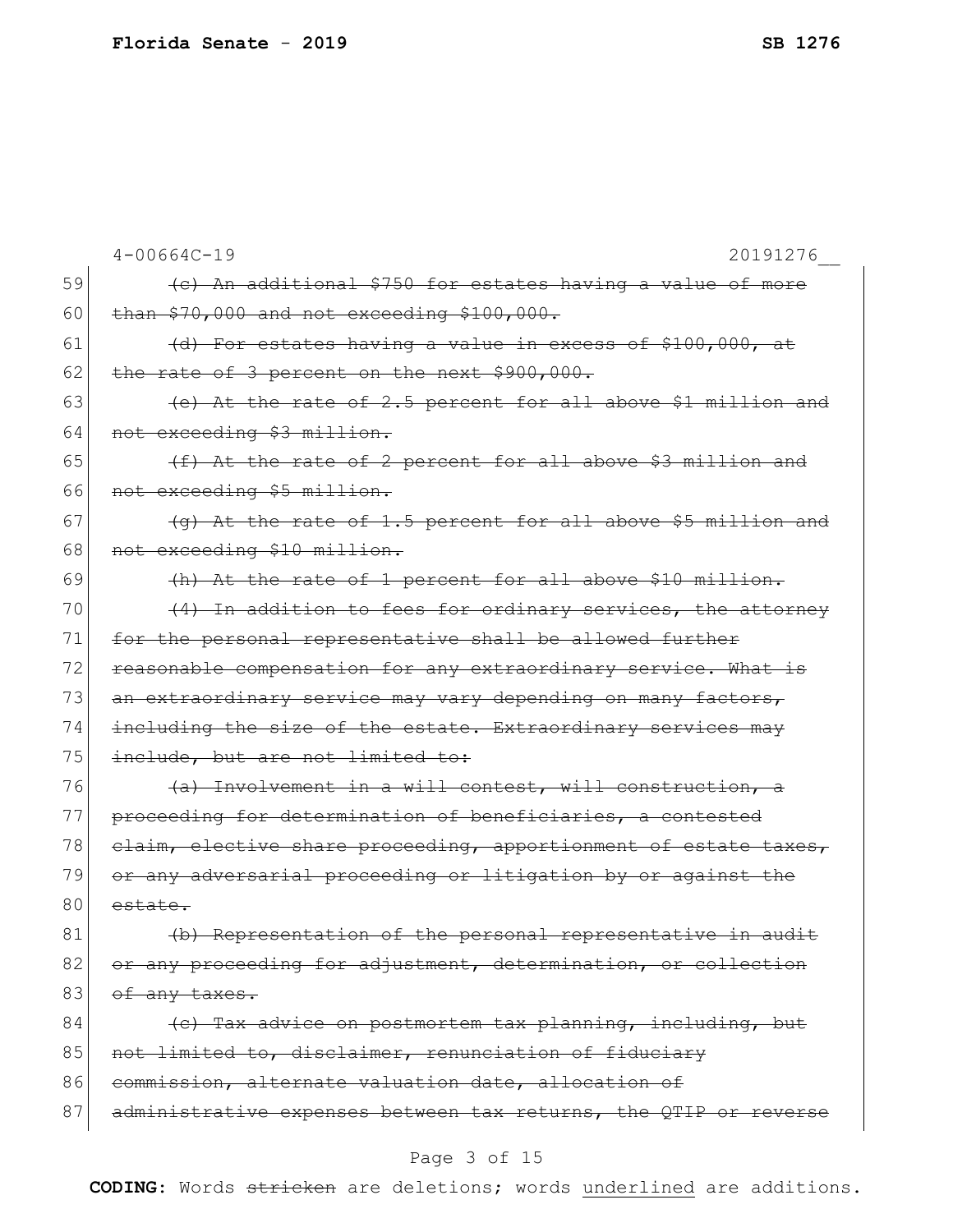|     | $4 - 00664C - 19$<br>20191276                                    |
|-----|------------------------------------------------------------------|
| 88  | QTIP election, allocation of GST exemption, qualification for    |
| 89  | Internal Revenue Code ss. 6166 and 303 privileges, deduction of  |
| 90  | last illness expenses, fiscal year planning, distribution        |
| 91  | planning, asset basis considerations, handling income or         |
| 92  | deductions in respect of a decedent, valuation discounts,        |
| 93  | special use and other valuation, handling employee benefit or    |
| 94  | retirement proceeds, prompt assessment request, or request for   |
| 95  | release of personal liability for payment of tax.                |
| 96  | (d) Review of estate tax return and preparation or review        |
| 97  | of other tax returns required to be filed by the personal        |
| 98  | representative.                                                  |
| 99  | (e) Preparation of the estate's federal estate tax return.       |
| 100 | If this return is prepared by the attorney, a fee of one-half of |
| 101 | 1 percent up to a value of \$10 million and one-fourth of 1      |
| 102 | percent on the value in excess of \$10 million of the gross      |
| 103 | estate as finally determined for federal estate tax purposes, is |
| 104 | presumed to be reasonable compensation for the attorney for this |
| 105 | service. These fees shall include services for routine audit of  |
| 106 | the return, not beyond the examining agent level, if required.   |
| 107 | (f) Purchase, sale, lease, or encumbrance of real property       |
| 108 | by the personal representative or involvement in zoning, land    |
| 109 | use, environmental, or other similar matters.                    |
| 110 | (g) Legal advice regarding carrying on of the decedent's         |
| 111 | business or conducting other commercial activity by the personal |
| 112 | representative.                                                  |
| 113 | (h) Legal advice regarding claims for damage to the              |
| 114 | environment or related procedures.                               |
| 115 | (i) Legal advice regarding homestead status of real              |
| 116 | property or proceedings involving that status and services       |
|     | Page 4 of 15                                                     |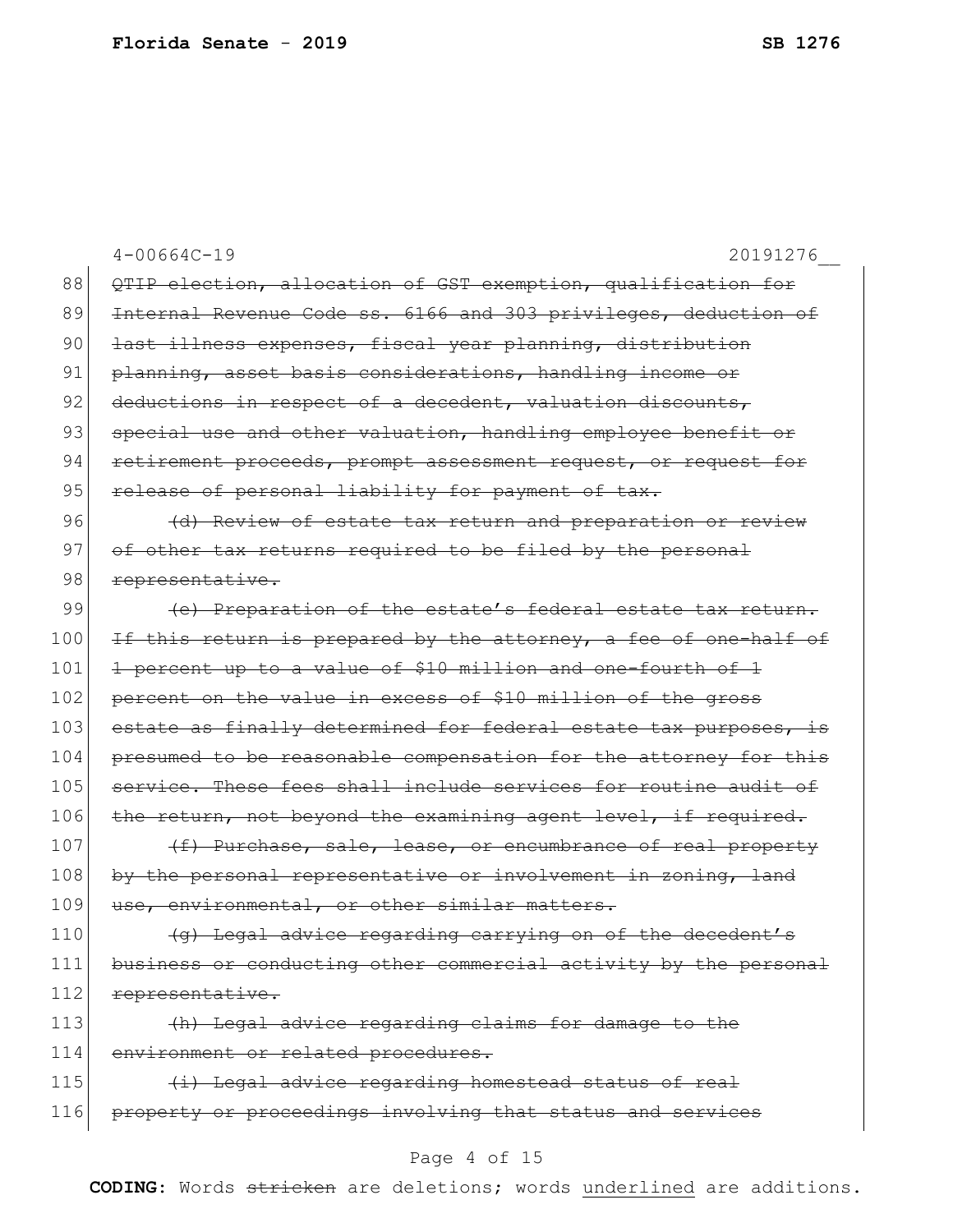|     | $4 - 00664C - 19$<br>20191276                                    |
|-----|------------------------------------------------------------------|
| 117 | related to protected homestead.                                  |
| 118 | (i) Involvement in fiduciary, employee, or attorney              |
| 119 | compensation disputes.                                           |
| 120 | (k) Proceedings involving ancillary administration of            |
| 121 | assets not subject to administration in this state.              |
| 122 | (5) Upon petition of any interested person, the court may        |
| 123 | increase or decrease the compensation for ordinary services of   |
| 124 | the attorney or award compensation for extraordinary services if |
| 125 | the facts and circumstances of the particular administration     |
| 126 | warrant. In determining reasonable compensation, the court shall |
| 127 | consider all of the following factors, giving weight to each as  |
| 128 | it determines to be appropriate:                                 |
| 129 | (a) The promptness, efficiency, and skill with which the         |
| 130 | administration was handled by the attorney.                      |
| 131 | (b) The responsibilities assumed by and the potential            |
| 132 | liabilities of the attorney.                                     |
| 133 | (c) The nature and value of the assets that are affected by      |
| 134 | the decedent's death.                                            |
| 135 | (d) The benefits or detriments resulting to the estate or        |
| 136 | interested persons from the attorney's services.                 |
| 137 | (e) The complexity or simplicity of the administration and       |
| 138 | the novelty of issues presented.                                 |
| 139 | (f) The attorney's participation in tax planning for the         |
| 140 | estate and the estate's beneficiaries and tax return             |
| 141 | preparation, review, or approval.                                |
| 142 | (g) The nature of the probate, nonprobate, and exempt            |
| 143 | assets, the expenses of administration, the liabilities of the   |
| 144 | decedent, and the compensation paid to other professionals and   |
| 145 | fiduciaries.                                                     |
|     |                                                                  |

## Page 5 of 15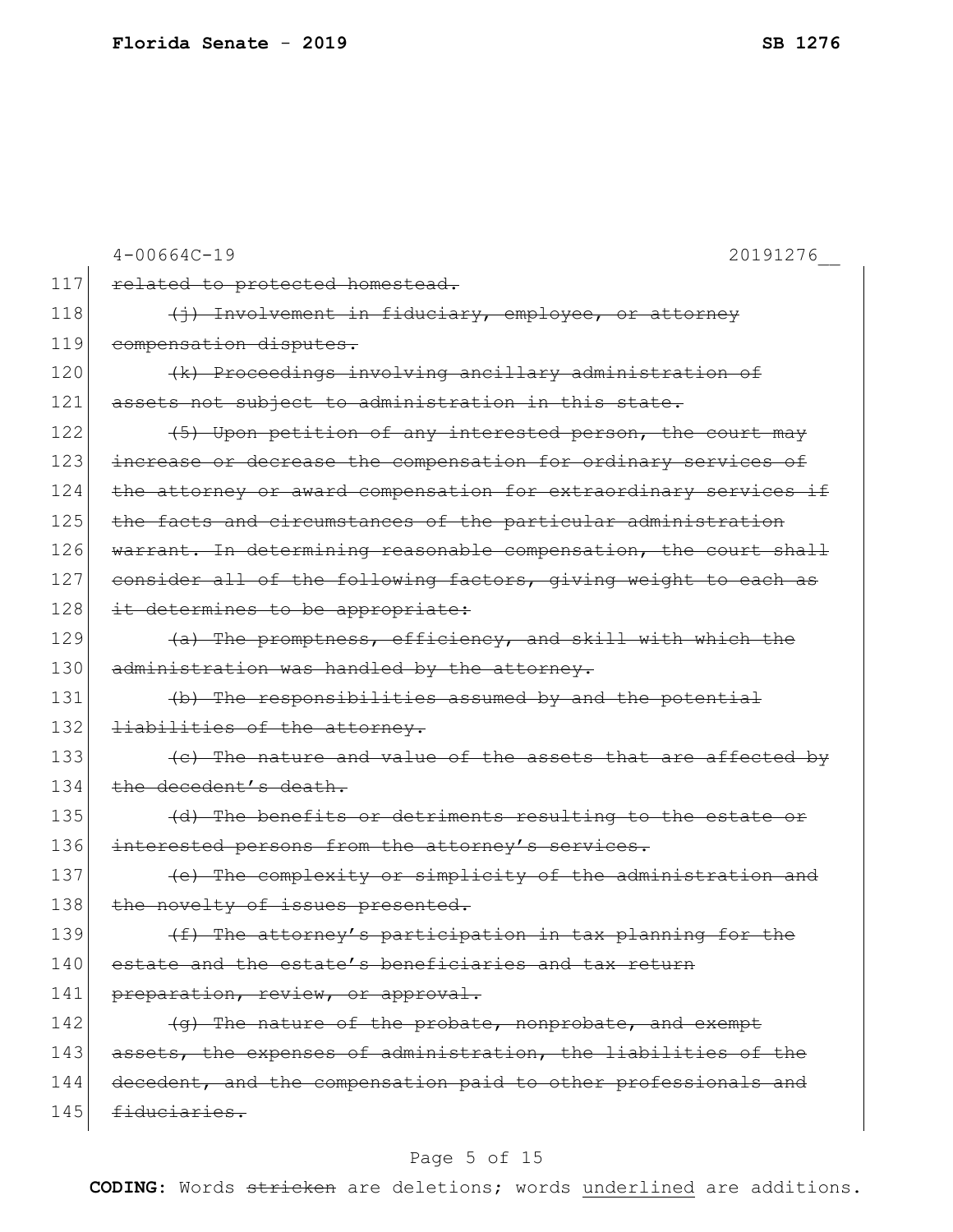4-00664C-19 20191276\_\_ 146 (h) Any delay in payment of the compensation after the 147 services were furnished. 148 (i) Any other relevant factors. 149  $(2)$   $(6)$  If a separate written agreement regarding 150 compensation exists between the attorney and the decedent, the 151 attorney must shall furnish a copy to the personal 152 representative prior to commencement of employment, and, if 153 employed, must shall promptly file and serve a copy on all 154 interested persons. Neither A separate agreement or nor a 155 provision in the will suggesting or directing that the personal 156 representative retain a specific attorney does not will obligate 157 the personal representative to employ the attorney or obligate 158 the attorney to accept the representation, but if the attorney 159 who is a party to the agreement or who drafted the will is 160 employed, the compensation paid may shall not exceed the 161 compensation provided in the agreement or in the will. 162 Section 2. Section 736.1007, Florida Statutes, is amended 163 to read: 164 736.1007 Trustee's attorney fees.-165 (1) If the trustee of a revocable trust retains an attorney 166 to render legal services in connection with the initial 167 administration of the trust, the attorney is entitled to 168 reasonable compensation for those legal services, payable from 169 the assets of the trust, subject to s. 736.0802(10), without 170 court order. The trustee and the attorney may agree to 171 compensation that is determined in a manner or amount other than

172 the manner or amount provided in this section. The agreement is 173 not binding on a person who bears the impact of the compensation

174 unless that person is a party to or otherwise consents to be

#### Page 6 of 15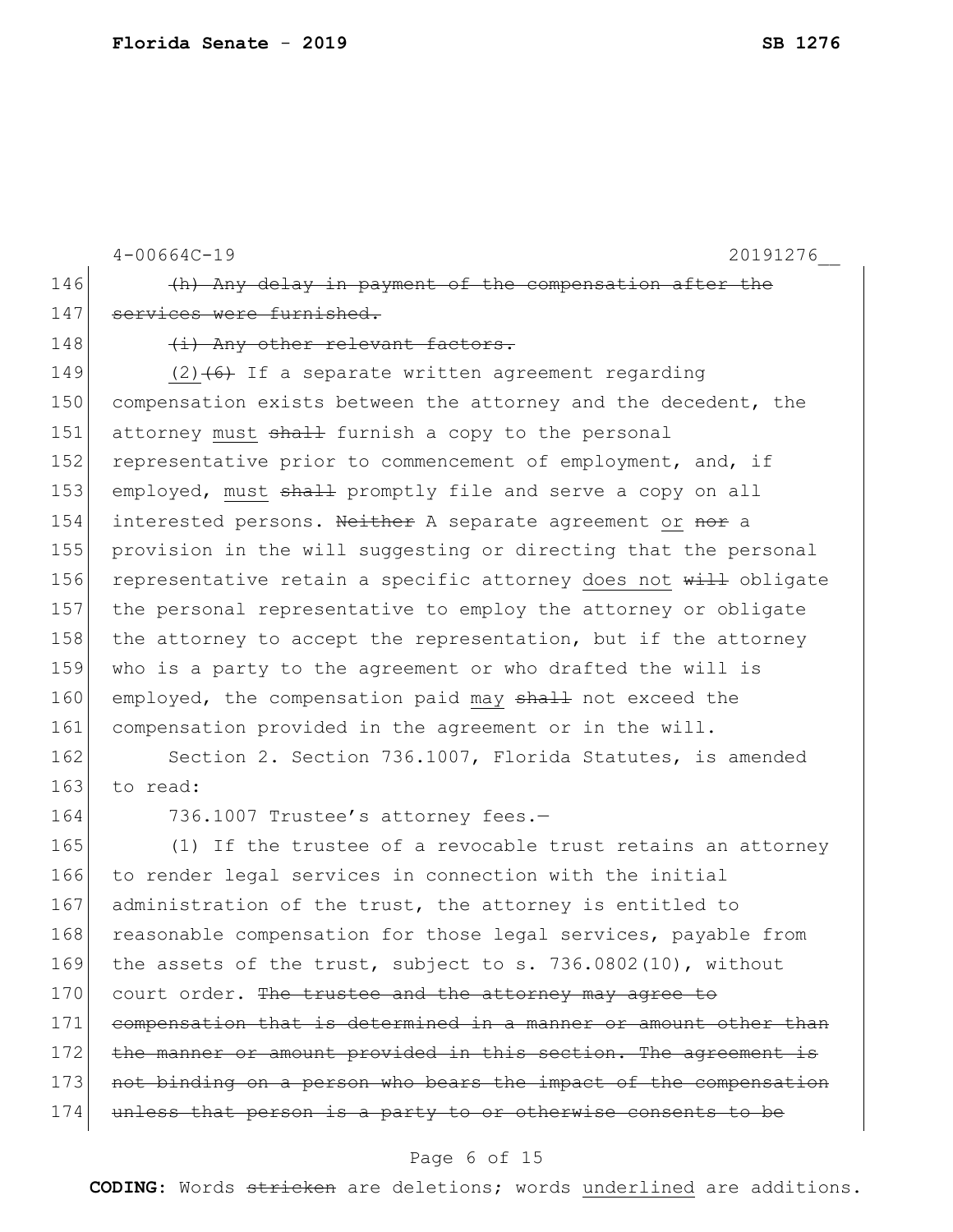|     | $4 - 00664C - 19$<br>20191276                                      |
|-----|--------------------------------------------------------------------|
| 175 | bound by the agreement. The agreement may provide that the         |
| 176 | trustee is not individually liable for the attorney fees and       |
| 177 | costs.                                                             |
| 178 | (2) Unless otherwise agreed, compensation based on the             |
| 179 | value of the trust assets immediately following the settlor's      |
| 180 | death and the income earned by the trust during initial            |
| 181 | administration at the rate of 75 percent of the schedule           |
| 182 | provided in $s. 733.6171(3)(a) - (h)$ is presumed to be reasonable |
| 183 | total compensation for ordinary services of all attorneys          |
| 184 | employed generally to advise a trustee concerning the trustee's    |
| 185 | duties in initial trust administration.                            |
| 186 | (3) An attorney who is retained to render only limited and         |
| 187 | specifically defined legal services shall be compensated as        |
| 188 | provided in the retaining agreement. If the amount or method of    |
| 189 | determining compensation is not provided in the agreement, the     |
| 190 | attorney is entitled to a reasonable fee, taking into account      |
| 191 | the factors set forth in subsection (6).                           |
| 192 | (4) Ordinary services of the attorney in an initial trust          |
| 193 | administration include legal advice and representation             |
| 194 | concerning the trustee's duties relating to:                       |
| 195 | (a) Review of the trust instrument and each amendment for          |
| 196 | legal sufficiency and interpretation.                              |
| 197 | (b) Implementation of substitution of the successor                |
| 198 | trustee.                                                           |
| 199 | (c) Persons who must or should be served with required             |
| 200 | notices and the method and timing of such service.                 |
| 201 | (d) The obligation of a successor to require a former              |
| 202 | trustee to provide an accounting.                                  |
| 203 | (e) The trustee's duty to protect, insure, and manage trust        |

## Page 7 of 15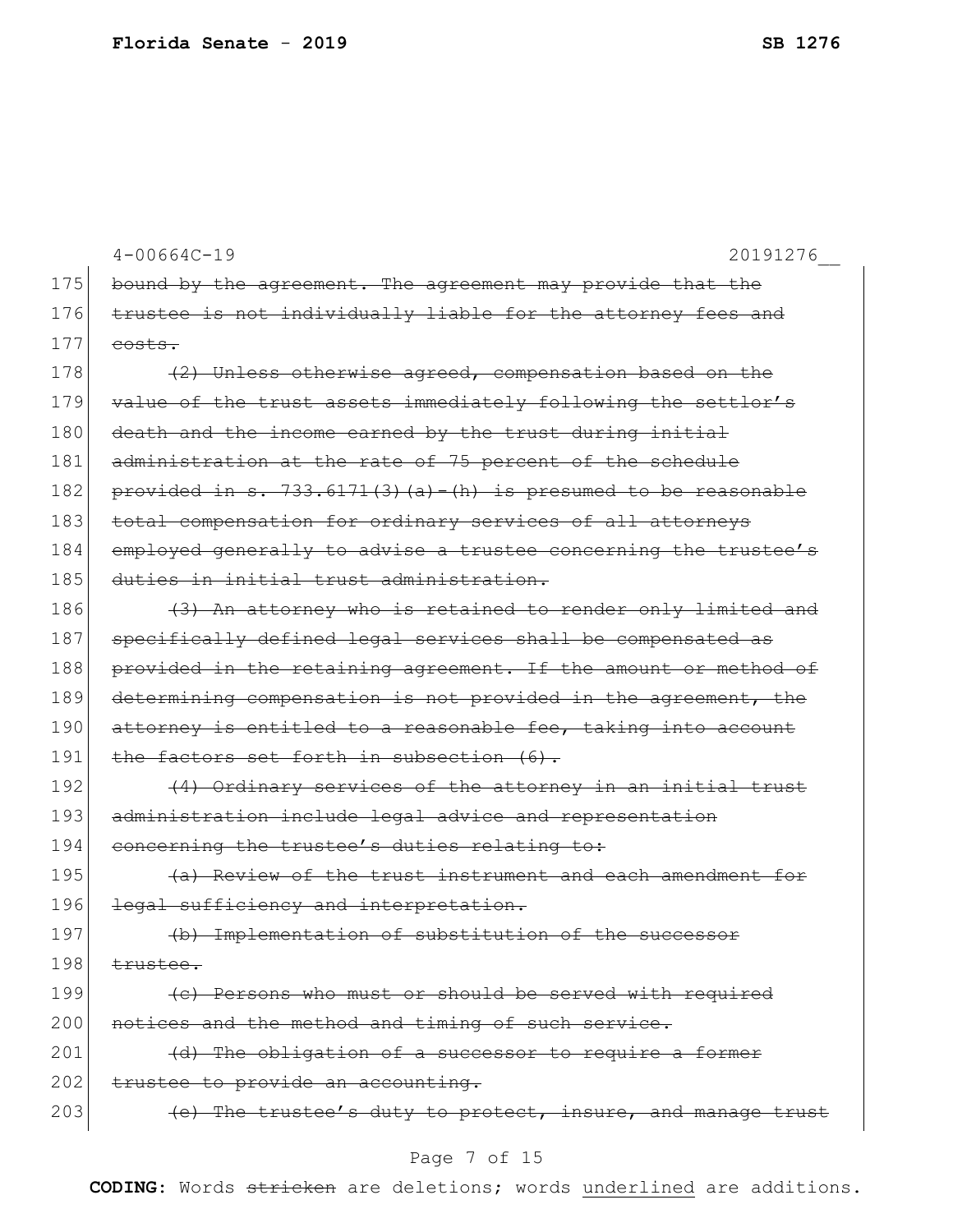|     | $4 - 00664C - 19$<br>20191276                                    |
|-----|------------------------------------------------------------------|
| 204 | assets and the trustee's liability relating to these duties.     |
| 205 | (f) The trustee's duty regarding investments imposed by the      |
| 206 | prudent investor rule.                                           |
| 207 | (g) The trustee's obligation to inform and account to            |
| 208 | beneficiaries and the method of satisfaction of such             |
| 209 | obligations, the liability of the trust and trustee to the       |
| 210 | settlor's creditors, and the advisability or necessity for       |
| 211 | probate proceedings to bar creditors.                            |
| 212 | (h) Contributions due to the personal representative of the      |
| 213 | settlor's estate for payment of expenses of administration and   |
| 214 | obligations of the settlor's estate.                             |
| 215 | (i) Identifying tax returns required to be filed by the          |
| 216 | trustee, the trustee's liability for payment of taxes, and the   |
| 217 | due date of returns.                                             |
| 218 | (i) Filing a nontaxable affidavit, if not filed by a             |
| 219 | personal representative.                                         |
| 220 | (k) Order of payment of expenses of administration of the        |
| 221 | trust and order and priority of abatement of trust               |
| 222 | distributions.                                                   |
| 223 | (1) Distribution of income or principal to beneficiaries or      |
| 224 | funding of further trusts provided in the governing instrument.  |
| 225 | (m) Preparation of any legal documents required to effect        |
| 226 | distribution.                                                    |
| 227 | (n) Fiduciary duties, avoidance of self-dealing, conflicts       |
| 228 | of interest, duty of impartiality, and obligations to            |
| 229 | beneficiaries.                                                   |
| 230 | (o) If there is a conflict of interest between a trustee         |
| 231 | who is a beneficiary and other beneficiaries of the trust,       |
| 232 | advice to the trustee on limitations of certain authority of the |
|     |                                                                  |

## Page 8 of 15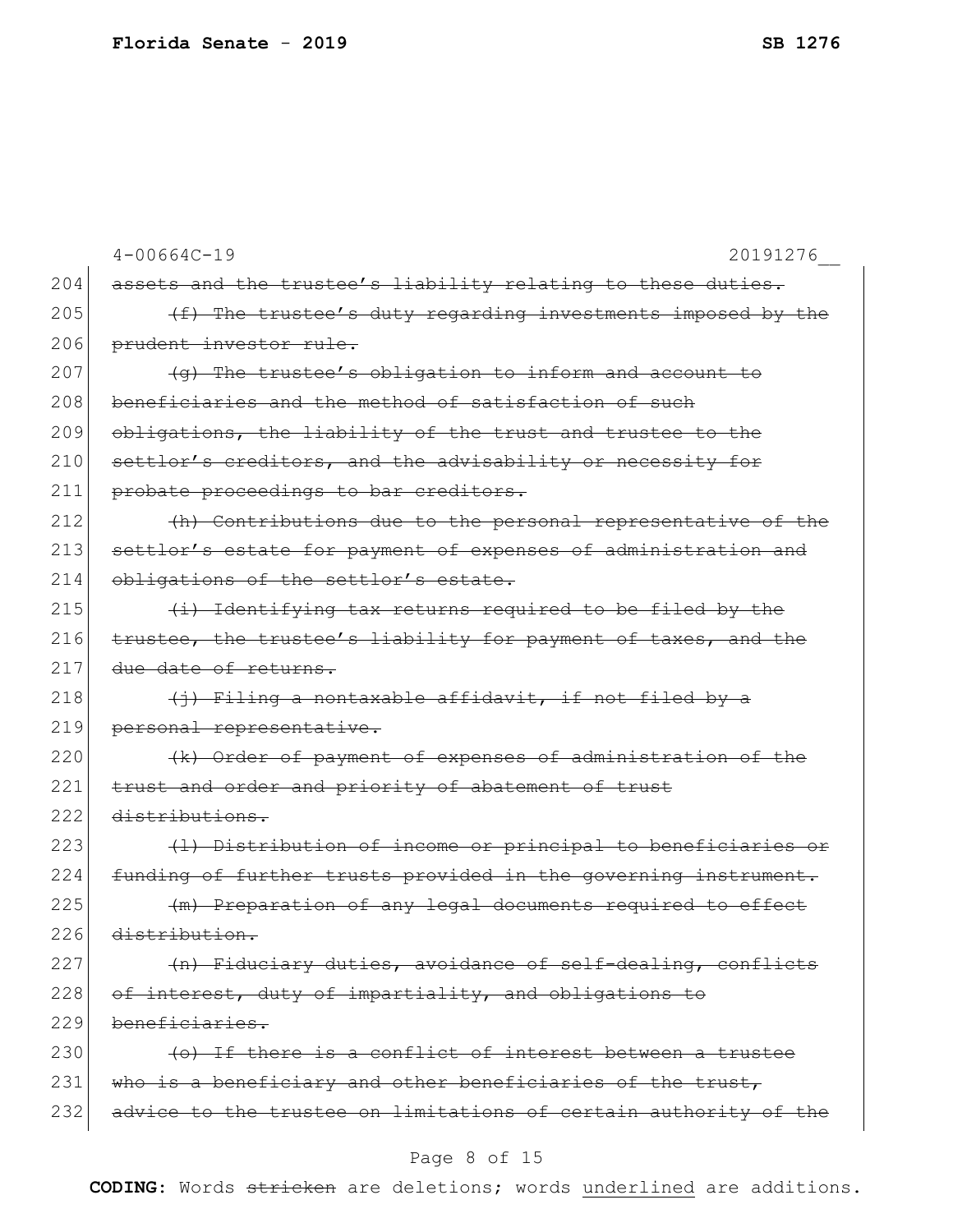|     | $4 - 00664C - 19$<br>20191276                                    |
|-----|------------------------------------------------------------------|
| 233 | trustee regarding discretionary distributions or exercise of     |
| 234 | certain powers and alternatives for appointment of an            |
| 235 | independent trustee and appropriate procedures.                  |
| 236 | (p) Procedures for the trustee's discharge from liability        |
| 237 | for administration of the trust on termination or resignation.   |
| 238 | (5) In addition to the attorney's fees for ordinary              |
| 239 | services, the attorney for the trustee shall be allowed further  |
| 240 | reasonable compensation for any extraordinary service. What      |
| 241 | constitutes an extraordinary service may vary depending on many  |
| 242 | factors, including the size of the trust. Extraordinary services |
| 243 | may include, but are not limited to:                             |
| 244 | (a) Involvement in a trust contest, trust construction, a        |
| 245 | proceeding for determination of beneficiaries, a contested       |
| 246 | claim, elective share proceedings, apportionment of estate       |
| 247 | taxes, or other adversary proceedings or litigation by or        |
| 248 | against the trust.                                               |
| 249 | (b) Representation of the trustee in an audit or any             |
| 250 | proceeding for adjustment, determination, or collection of any   |
| 251 | <del>taxes.</del>                                                |
| 252 | (e) Tax advice on postmortem tax planning, including, but        |
| 253 | not limited to, disclaimer, renunciation of fiduciary            |
| 254 | commission, alternate valuation date, allocation of              |
| 255 | administrative expenses between tax returns, the QTIP or reverse |
| 256 | QTIP election, allocation of GST exemption, qualification for    |
| 257 | Internal Revenue Code ss. 303 and 6166 privileges, deduction of  |
| 258 | last illness expenses, distribution planning, asset basis        |
| 259 | considerations, throwback rules, handling income or deductions   |
| 260 | in respect of a decedent, valuation discounts, special use and   |
| 261 | other valuation, handling employee benefit or retirement         |
|     |                                                                  |

## Page 9 of 15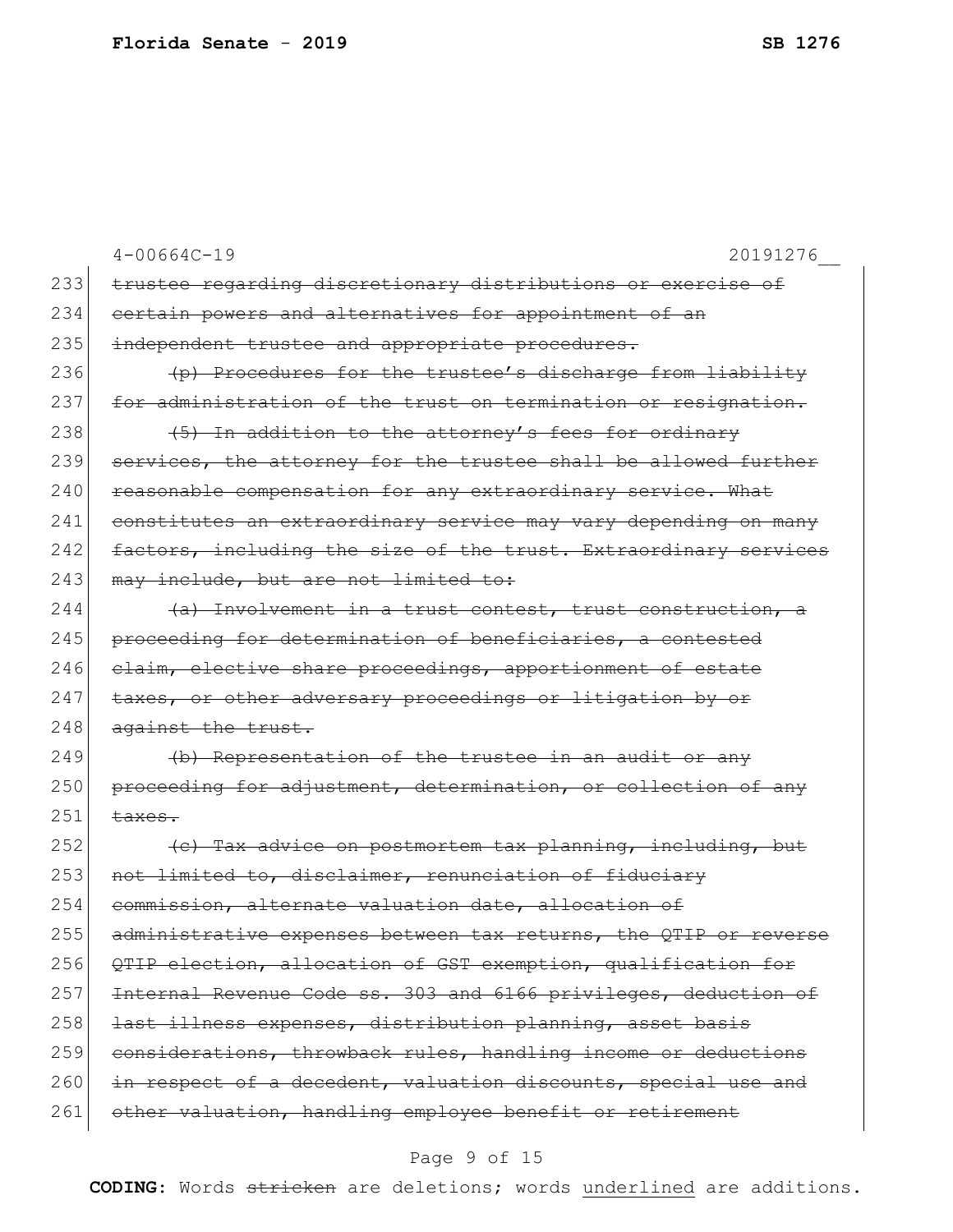|     | $4 - 00664C - 19$<br>20191276                                     |
|-----|-------------------------------------------------------------------|
| 262 | proceeds, prompt assessment request, or request for release from  |
| 263 | personal liability for payment of tax.                            |
| 264 | (d) Review of an estate tax return and preparation or             |
| 265 | review of other tax returns required to be filed by the trustee.  |
| 266 | (e) Preparation of decedent's federal estate tax return. If       |
| 267 | this return is prepared by the attorney, a fee of one-half of 1   |
| 268 | percent up to a value of \$10 million and one-fourth of 1 percent |
| 269 | on the value in excess of \$10 million, of the gross estate as    |
| 270 | finally determined for federal estate tax purposes, is presumed   |
| 271 | to be reasonable compensation for the attorney for this service.  |
| 272 | These fees shall include services for routine audit of the        |
| 273 | return, not beyond the examining agent level, if required.        |
| 274 | (f) Purchase, sale, lease, or encumbrance of real property        |
| 275 | by the trustee or involvement in zoning, land use,                |
| 276 | environmental, or other similar matters.                          |
| 277 | (g) Legal advice regarding carrying on of decedent's              |
| 278 | business or conducting other commercial activity by the trustee.  |
| 279 | (h) Legal advice regarding claims for damage to the               |
| 280 | environment or related procedures.                                |
| 281 | (i) Legal advice regarding homestead status of trust real         |
| 282 | property or proceedings involving the status.                     |
| 283 | (i) Involvement in fiduciary, employee, or attorney               |
| 284 | compensation disputes.                                            |
| 285 | (k) Considerations of special valuation of trust assets,          |
| 286 | including discounts for blockage, minority interests, lack of     |
| 287 | marketability, and environmental liability.                       |
| 288 | (6) Upon petition of any interested person in a proceeding        |
| 289 | to review the compensation paid or to be paid to the attorney     |
| 290 | for the trustee, the court may increase or decrease the           |
|     |                                                                   |

## Page 10 of 15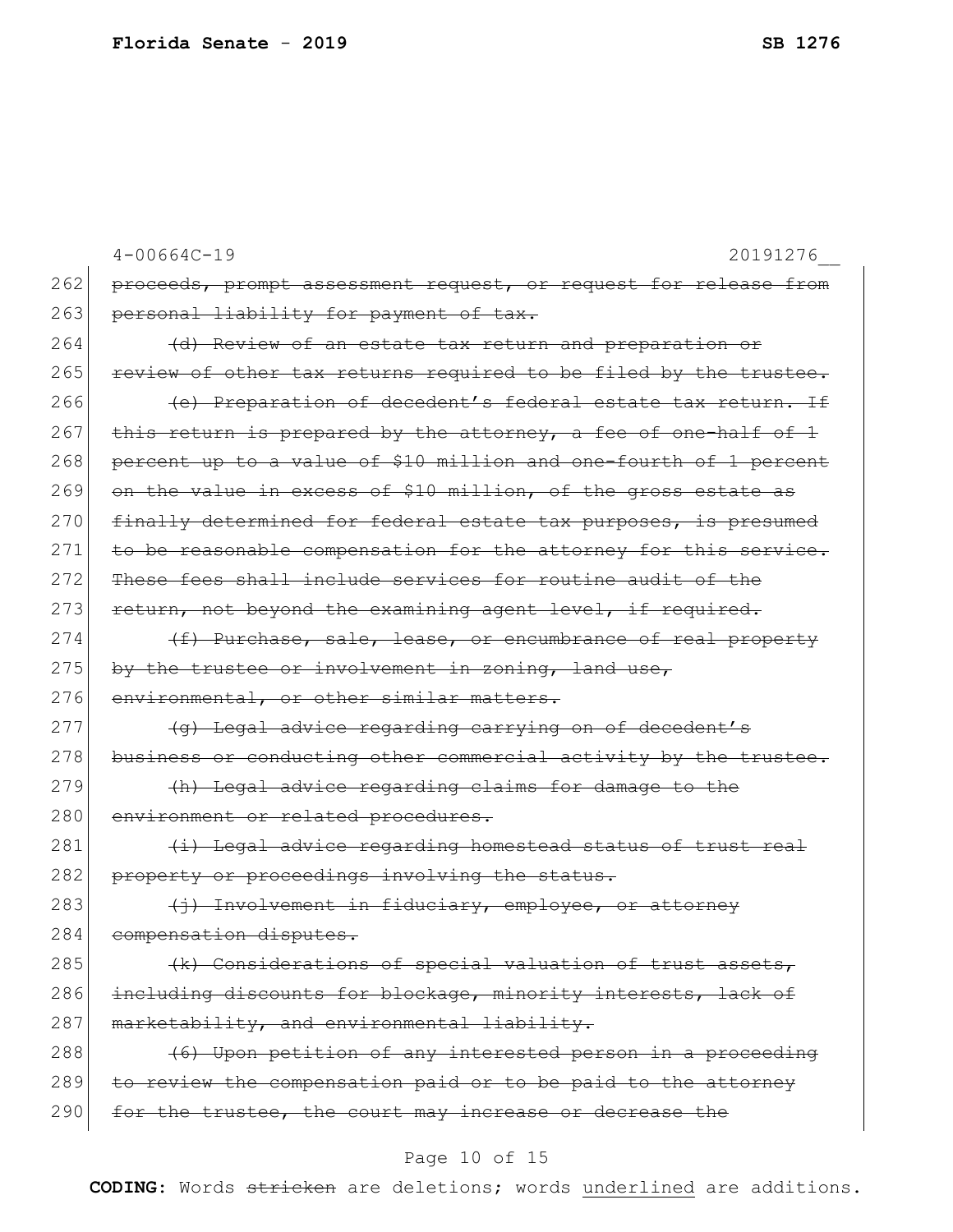|     | $4 - 00664C - 19$<br>20191276                                    |
|-----|------------------------------------------------------------------|
| 291 | compensation for ordinary services of the attorney for the       |
| 292 | trustee or award compensation for extraordinary services if the  |
| 293 | facts and circumstances of the particular administration         |
| 294 | warrant. In determining reasonable compensation, the court shall |
| 295 | consider all of the following factors giving such weight to each |
| 296 | as the court may determine to be appropriate:                    |
| 297 | (a) The promptness, efficiency, and skill with which the         |
| 298 | initial administration was handled by the attorney.              |
| 299 | (b) The responsibilities assumed by, and potential               |
| 300 | liabilities of, the attorney.                                    |
| 301 | (e) The nature and value of the assets that are affected by      |
| 302 | the decedent's death.                                            |
| 303 | (d) The benefits or detriments resulting to the trust or         |
| 304 | the trust's beneficiaries from the attorney's services.          |
| 305 | (e) The complexity or simplicity of the administration and       |
| 306 | the novelty of issues presented.                                 |
| 307 | (f) The attorney's participation in tax planning for the         |
| 308 | estate, the trust, and the trust's beneficiaries and tax return  |
| 309 | preparation or review and approval.                              |
| 310 | (g) The nature of the trust assets, the expenses of              |
| 311 | administration, and the claims payable by the trust and the      |
| 312 | compensation paid to other professionals and fiduciaries.        |
| 313 | (h) Any delay in payment of the compensation after the           |
| 314 | services were furnished.                                         |
| 315 | (i) Any other relevant factors.                                  |
| 316 | $(2)$ $(7)$ If a separate written agreement regarding            |
| 317 | compensation exists between the attorney and the settlor, the    |
| 318 | attorney must shall furnish a copy to the trustee prior to       |
| 319 | commencement of employment and, if employed, must shall promptly |
|     | Page 11 of 15                                                    |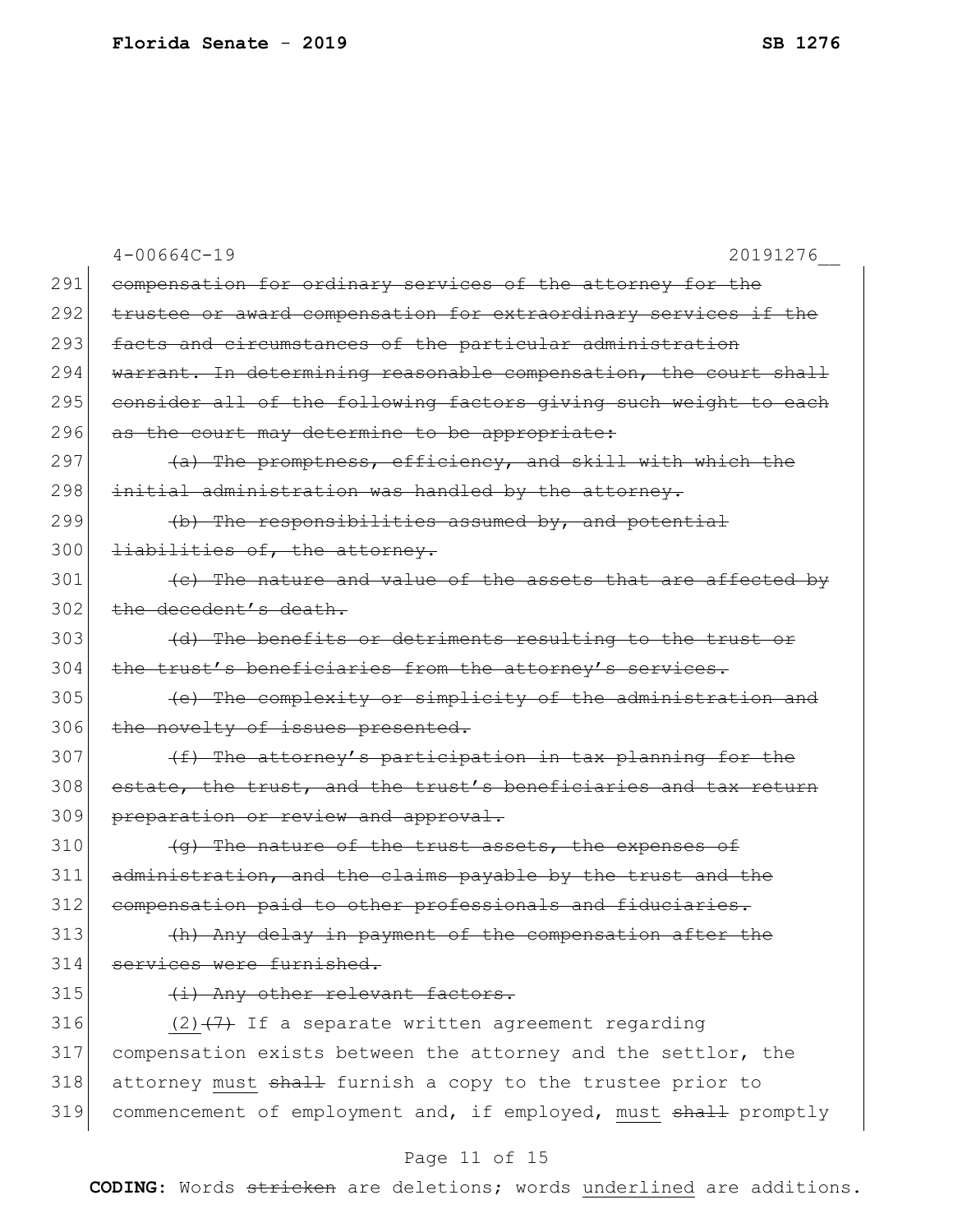|     | $4 - 00664C - 19$<br>20191276                                                                                 |
|-----|---------------------------------------------------------------------------------------------------------------|
| 320 | file and serve a copy on all interested persons. A separate                                                   |
| 321 | agreement or a provision in the trust suggesting or directing                                                 |
| 322 | the trustee to retain a specific attorney does not obligate the                                               |
| 323 | trustee to employ the attorney or obligate the attorney to                                                    |
| 324 | accept the representation but, if the attorney who is a party to                                              |
| 325 | the agreement or who drafted the trust is employed, the                                                       |
| 326 | compensation paid may shall not exceed the compensation provided                                              |
| 327 | in the agreement.                                                                                             |
| 328 | (8) As used in this section, the term "initial trust                                                          |
| 329 | administration" means administration of a revocable trust during                                              |
| 330 | the period that begins with the death of the settlor and ends on                                              |
| 331 | the final distribution of trust assets outright or to continuing                                              |
| 332 | trusts created under the trust agreement but, if an estate tax                                                |
| 333 | return is required, not until after issuance of an estate tax                                                 |
| 334 | closing letter or other evidence of termination of the estate                                                 |
| 335 | tax proceeding. This initial period is not intended to include                                                |
| 336 | continued regular administration of the trust.                                                                |
| 337 | Section 3. Subsection (4) of section 733.106, Florida                                                         |
| 338 | Statutes, is amended to read:                                                                                 |
| 339 | 733.106 Costs and attorney fees.-                                                                             |
| 340 | (4) If costs and attorney fees are to be paid from the                                                        |
| 341 | estate under this section, $\frac{1}{2}$ , $\frac{1}{3}$ , $\frac{1}{4}$ , $\frac{1}{4}$ , s. 736.1005, or s. |
| 342 | 736.1006, the court, in its discretion, may direct from what                                                  |
| 343 | part of the estate they shall be paid.                                                                        |
| 344 | (a) If the court directs an assessment against a person's                                                     |
| 345 | part of the estate and such part is insufficient to fully pay                                                 |
| 346 | the assessment, the court may direct payment from the person's                                                |
| 347 | part of a trust, if any, if a pour-over will is involved and the                                              |

# 348 matter is interrelated with the trust.

#### Page 12 of 15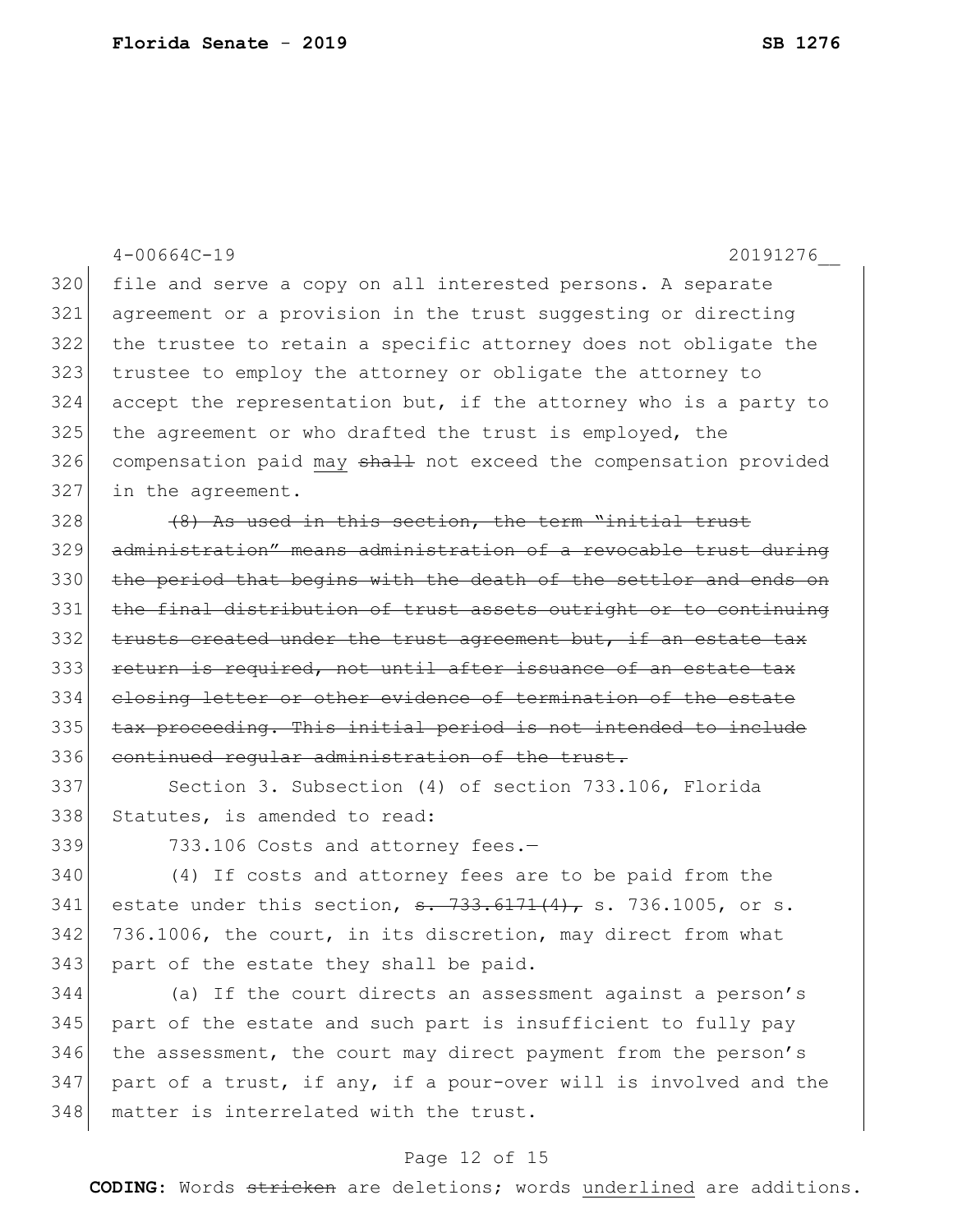|     | $4 - 00664C - 19$<br>20191276                                    |
|-----|------------------------------------------------------------------|
| 349 | (b) All or any part of the costs and attorney fees to be         |
| 350 | paid from the estate may be assessed against one or more         |
| 351 | persons' part of the estate in such proportions as the court     |
| 352 | finds to be just and proper.                                     |
| 353 | (c) In the exercise of its discretion, the court may             |
| 354 | consider the following factors:                                  |
| 355 | 1. The relative impact of an assessment on the estimated         |
| 356 | value of each person's part of the estate.                       |
| 357 | 2. The amount of costs and attorney fees to be assessed          |
| 358 | against a person's part of the estate.                           |
| 359 | 3. The extent to which a person whose part of the estate is      |
| 360 | to be assessed, individually or through counsel, actively        |
| 361 | participated in the proceeding.                                  |
| 362 | 4. The potential benefit or detriment to a person's part of      |
| 363 | the estate expected from the outcome of the proceeding.          |
| 364 | 5. The relative strength or weakness of the merits of the        |
| 365 | claims, defenses, or objections, if any, asserted by a person    |
| 366 | whose part of the estate is to be assessed.                      |
| 367 | 6. Whether a person whose part of the estate is to be            |
| 368 | assessed was a prevailing party with respect to one or more      |
| 369 | claims, defenses, or objections.                                 |
| 370 | 7. Whether a person whose part of the estate is to be            |
| 371 | assessed unjustly caused an increase in the amount of costs and  |
| 372 | attorney fees incurred by the personal representative or another |
| 373 | interested person in connection with the proceeding.             |
| 374 | 8. Any other relevant fact, circumstance, or equity.             |
| 375 | (d) The court may assess a person's part of the estate           |
| 376 | without finding that the person engaged in bad faith,            |
| 377 | wrongdoing, or frivolousness.                                    |

## Page 13 of 15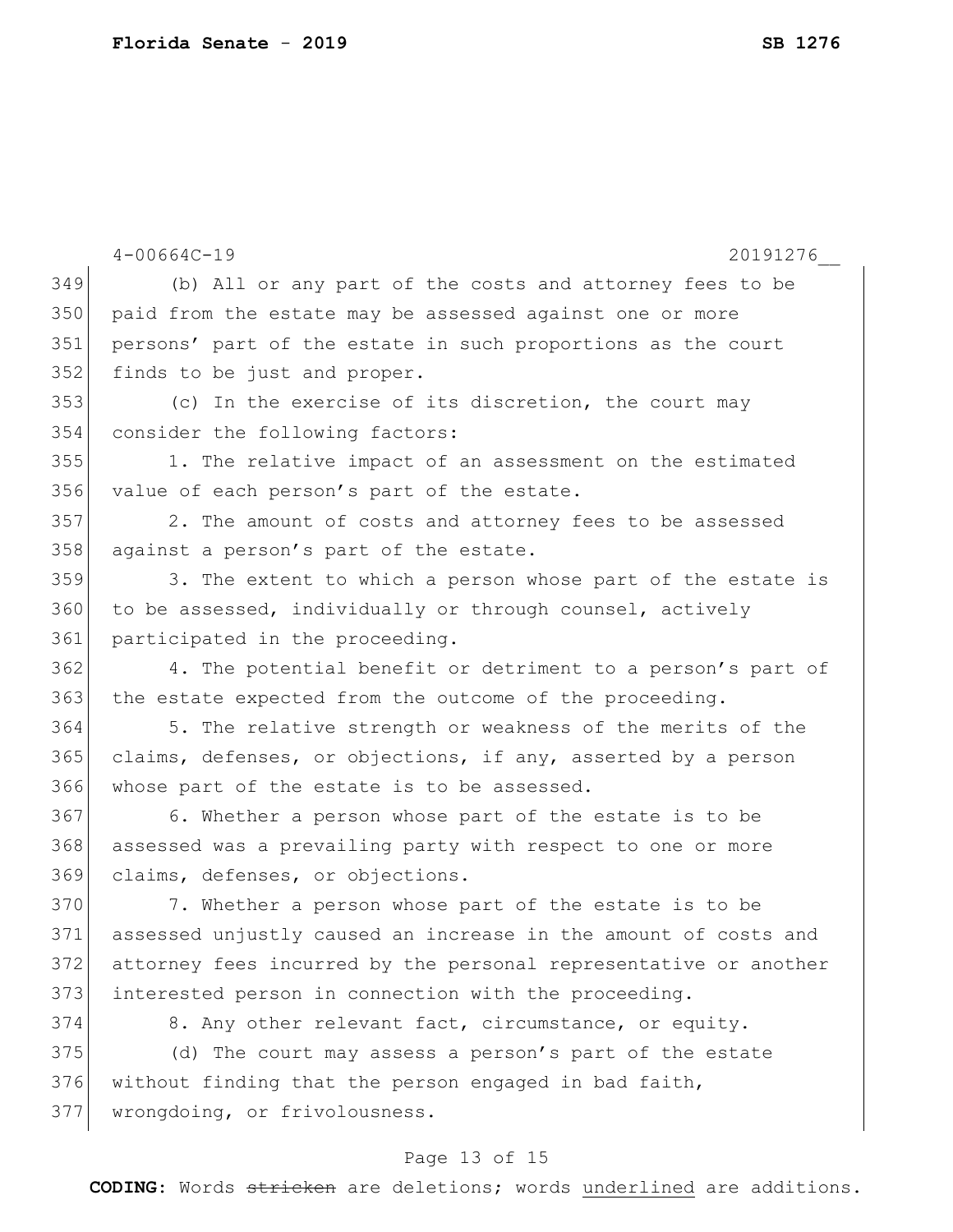|     | 20191276<br>$4 - 00664C - 19$                                    |
|-----|------------------------------------------------------------------|
| 378 | Section 4. Subsection (2) of section 736.1005, Florida           |
| 379 | Statutes, is amended to read:                                    |
| 380 | 736.1005 Attorney fees for services to the trust.-               |
| 381 | (2) If attorney fees are to be paid from the trust under         |
| 382 | subsection $(1)$ , s. 736.1007(5)(a), or s. 733.106(4)(a), the   |
| 383 | court, in its discretion, may direct from what part of the trust |
| 384 | the fees shall be paid.                                          |
| 385 | (a) All or any part of the attorney fees to be paid from         |
| 386 | the trust may be assessed against one or more persons' part of   |
| 387 | the trust in such proportions as the court finds to be just and  |
| 388 | proper.                                                          |
| 389 | (b) In the exercise of its discretion, the court may             |
| 390 | consider the following factors:                                  |
| 391 | 1. The relative impact of an assessment on the estimated         |
| 392 | value of each person's part of the trust.                        |
| 393 | 2. The amount of attorney fees to be assessed against a          |
| 394 | person's part of the trust.                                      |
| 395 | 3. The extent to which a person whose part of the trust is       |
| 396 | to be assessed, individually or through counsel, actively        |
| 397 | participated in the proceeding.                                  |
| 398 | 4. The potential benefit or detriment to a person's part of      |
| 399 | the trust expected from the outcome of the proceeding.           |
| 400 | 5. The relative strength or weakness of the merits of the        |
| 401 | claims, defenses, or objections, if any, asserted by a person    |
| 402 | whose part of the trust is to be assessed.                       |
| 403 | 6. Whether a person whose part of the trust is to be             |
| 404 | assessed was a prevailing party with respect to one or more      |
| 405 | claims, defenses, or objections.                                 |
| 406 | 7. Whether a person whose part of the trust is to be             |
|     |                                                                  |

## Page 14 of 15